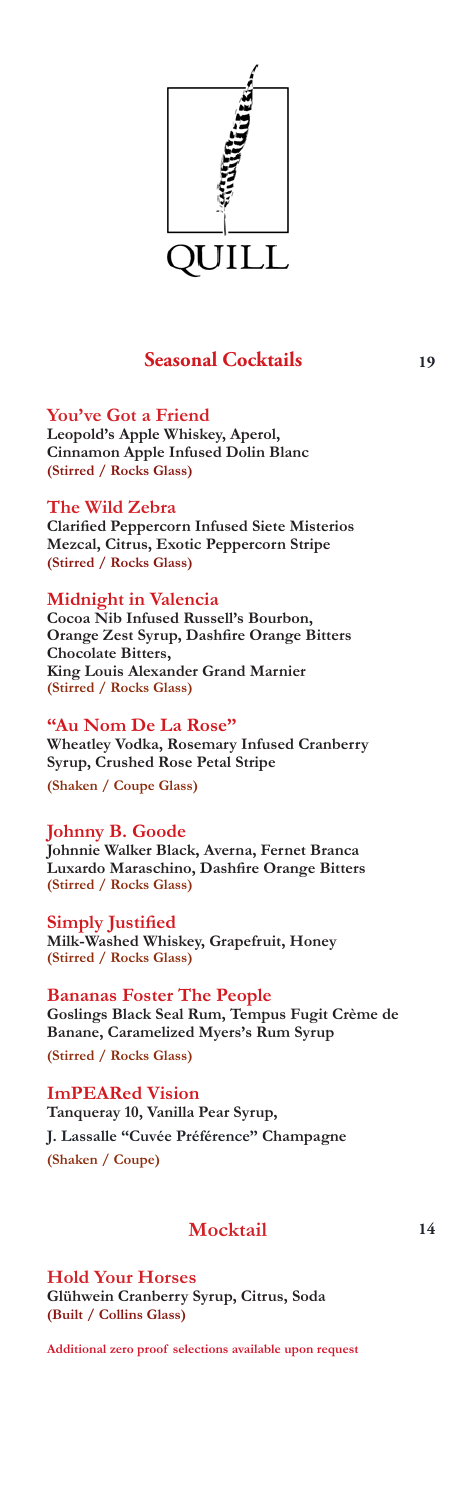## **WINES BY THE GLASS**

| <b>CAVA RESERVA</b>                                                              |    |
|----------------------------------------------------------------------------------|----|
| Maria Casanovas, "Cava Reserva" NV, Spain                                        | 17 |
| <b>CHAMPAGNE</b>                                                                 |    |
| Laurent Perrier "La Cuvée" Brut                                                  | 29 |
| Michel Forget, Rosé NV                                                           | 32 |
| <b>WHITE</b>                                                                     |    |
| Lagaria, Pinot Grigio, Vigneti Delle Dolomiti<br>Trentino-Alto Adige, Italy 2019 | 15 |
| Domaine Chatelain, Sancerre, France 2020                                         | 20 |
| Albariño, "Esencia Diviña," Galacia<br>Rias Baixas, Spain 2020                   | 20 |
| Landmark, "Overlook", Chardonnay<br>Sonoma Coast, California 2018                | 22 |
| <b>ROSE</b>                                                                      |    |
| Casa La Rad Solarce, Rosado, Rioja, Spain 2020                                   | 15 |
| <b>RED</b>                                                                       |    |
| Paradise Springs, "Melange", Virginia 2020                                       | 15 |
| Cuvelier Los Andes, Malbec, Uco Valley<br>Mendoza, Argentina 2018                | 17 |
| Solena, Pinot Noir, "Grande Cuvée"<br>Willamette Valley, Oregon 2020             | 19 |

**Januik, Cabernet Sauvignon, Columbia Valley, Washington 2019 22**

> *\*\*To View Full Wine List Scan the QR Code Wifi Password: lafite1776*



# **BEER & SELTZER**

**3 Stars "Peppercorn Saison", Washington, DC**

**Hardywood, "Pils", German Style Pilsner Richmond, VA** 

**Old Ox, "Hoppy Place", IPA, Ashburn, VA** 

**Allagash Brewing, "White", Belgium Wit, Portland, ME** 

**Amstel Light, Lager, Amsterdam, Netherlands** 

 **Heineken 0.0, Non-Alcoholic Beer, Amsterdam, Netherlands**

**9**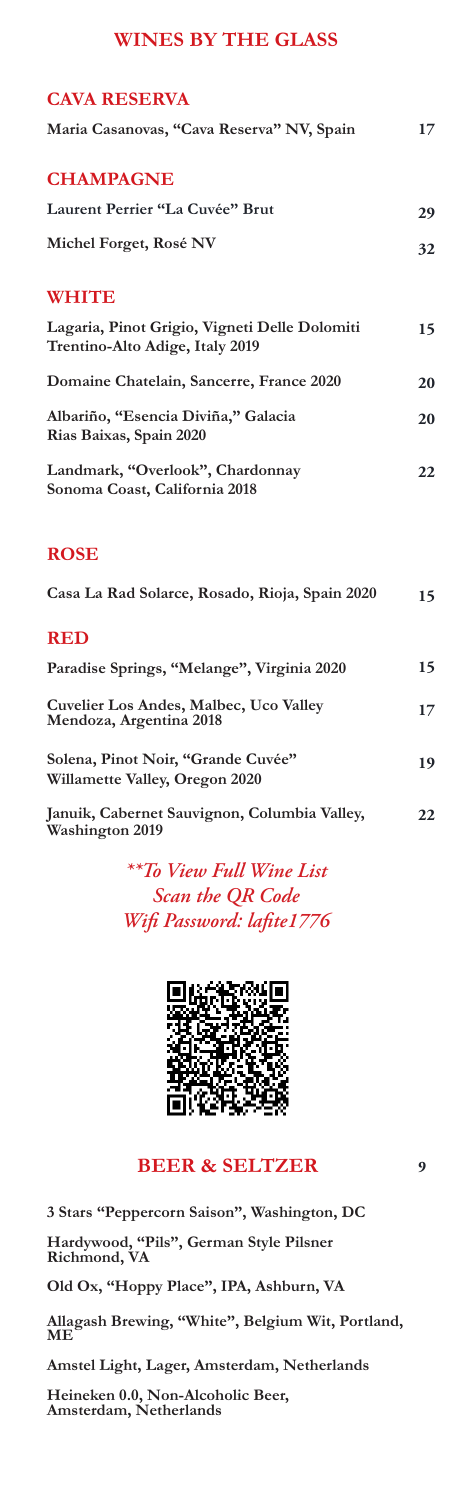#### Our Kitchen is Open Daily until 10:30pm

# **APPETIZERS**

| <b>Artisanal Cheese &amp; Charcuterie</b><br>Cornichons, Grain Mustard, Seasonal Fruit<br><b>Farmhouse Crackers</b>                                                                                     | 28 |
|---------------------------------------------------------------------------------------------------------------------------------------------------------------------------------------------------------|----|
| <b>Burrata</b><br><b>Eggplant Caponata, Balsamic Reduction</b>                                                                                                                                          | 21 |
| <b>King Salmon Tartare</b><br>Avocado Mousse, Crème Fraîche, Tobiko, Grapefruit                                                                                                                         | 21 |
| <b>Truffled Mac &amp; Cheese Gratin</b><br>Tubetti Pasta, Aged Cheddar Cheese<br><b>Black Summer Truffle Mornay Sauce</b>                                                                               | 17 |
| <b>Poached Jumbo Shrimp</b><br>Cocktail Sauce, Lemon                                                                                                                                                    | 30 |
| <b>Chesapeake Orchard Point Oyster</b><br>Cocktail Sauce, Lemon                                                                                                                                         | 25 |
| <b>Roasted Tomato Soup</b><br><b>Gruyère Grilled Cheese</b>                                                                                                                                             | 14 |
| <b>ENTRÉES</b>                                                                                                                                                                                          |    |
| <b>Vegetarian Croque Monsieur</b><br>Gruyère Cheese, Shiitake Mushroom, Mornay Sauce<br>Sourdough Bread, Side Salad<br>(Add a Sunny-Side Up Egg \$2)                                                    | 20 |
| <b>Spring Greens Salad</b><br>Asian Pear, Dried Cherries, Candied Walnuts<br><b>Buffalo Blue Cheese, Honey Balsamic Dressing</b>                                                                        | 19 |
| <b>Sirloin Burger</b><br>Seven Hills Angus Sirloin, Black Truffle Pecorino-<br>Toscano Cheese, Tomato Confit, Caramelized Onions<br>Olive Oil Brioche Bun, Parmigiano Reggiano -<br><b>French Fries</b> | 29 |
| <b>Fettucine Bolognese</b><br><b>Black Angus Beef, Mirepoix</b><br>Pomodoro Sauce, Parmigiano Reggiano                                                                                                  | 29 |
| <b>Grilled King Salmon</b><br>Black Ink Croutons, Broccolini, Bouillabaisse Broth                                                                                                                       | 43 |
| <b>Martin's Farm Prime Filet Mignon</b><br><b>Roasted Baby Artichoke, Trumpet Mushrooms</b><br>Olive Potatoes, Barolo Reduction                                                                         | 64 |

**\*Consuming Raw or Undercooked Meats, Poultry, Seafood, Shellfish or Eggs May Increase Your Risk of Food Borne Illness. \*\*For Your Convenience a Suggested 20% Gratuity Will Be Added to** 

**All Parties of 6 or More.**